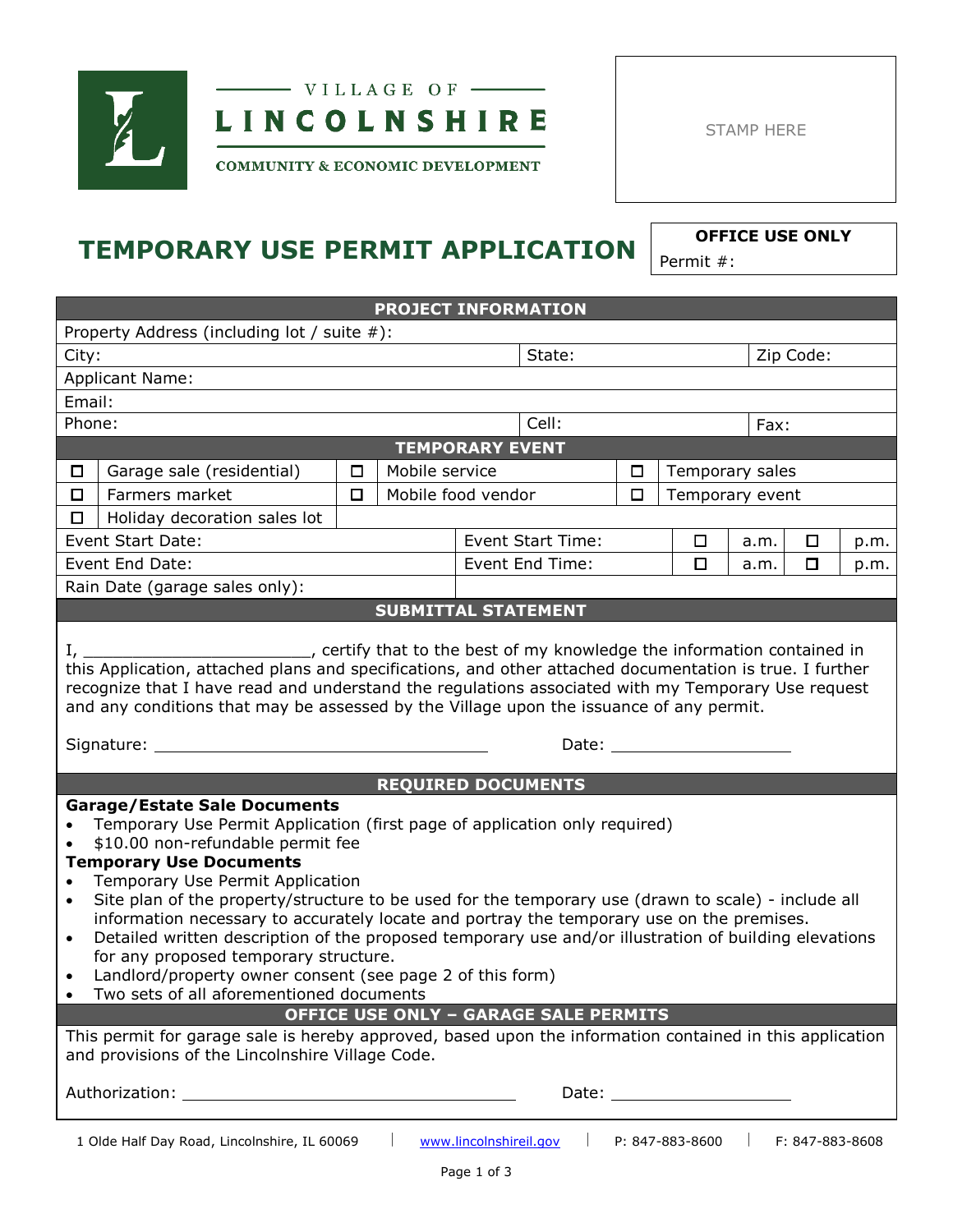#### **Temporary Use Application – Village of Lincolnshire, IL – Community & Economic Development**

| <b>CONTACT INFORMATION (not required for garage sales)</b> |        |           |  |  |
|------------------------------------------------------------|--------|-----------|--|--|
| <b>Applicant Information</b>                               |        |           |  |  |
| Name:                                                      |        |           |  |  |
| Company:                                                   |        |           |  |  |
| Email:                                                     |        |           |  |  |
| Address (including suite $#$ ):                            |        |           |  |  |
| City:                                                      | State: | Zip Code: |  |  |
| Phone:<br>Cell:<br>Fax:                                    |        |           |  |  |

| Property Owner Information (if different than Applicant) |        |           |  |  |  |
|----------------------------------------------------------|--------|-----------|--|--|--|
| Name:                                                    |        |           |  |  |  |
| Company:                                                 |        |           |  |  |  |
| Email:                                                   |        |           |  |  |  |
| Address (including suite $#$ ):                          |        |           |  |  |  |
| City:                                                    | State: | Zip Code: |  |  |  |
| Phone:                                                   | Cell:  | Fax:      |  |  |  |

| Tenant Information (if different than Application, requires property owner authorization) |        |           |  |  |  |
|-------------------------------------------------------------------------------------------|--------|-----------|--|--|--|
| Name:                                                                                     |        |           |  |  |  |
| Company:                                                                                  |        |           |  |  |  |
| Email:                                                                                    |        |           |  |  |  |
| Address (including suite $#$ ):                                                           |        |           |  |  |  |
| City:                                                                                     | State: | Zip Code: |  |  |  |
| Phone:                                                                                    | Cell:  | Fax:      |  |  |  |

| Event Manager Information (required for farmers markets and temporary events) |        |           |  |  |  |
|-------------------------------------------------------------------------------|--------|-----------|--|--|--|
| Name:                                                                         |        |           |  |  |  |
| Company:                                                                      |        |           |  |  |  |
| Email:                                                                        |        |           |  |  |  |
| Address (including suite $#$ ):                                               |        |           |  |  |  |
| City:                                                                         | State: | Zip Code: |  |  |  |
| Phone:                                                                        | Cell:  | Fax:      |  |  |  |

#### **LANDLORD/PROPERTY OWNER APPROVAL STATEMENT**

A separate landlord/property owner approval letter may be submitted in lieu of completing the following approval statement. Any such letter must be on company letterhead of the ownership party, include a statement granting authorization for the submittal of this application and corresponding plans/documents, and be attached to this application.

| , certify that as the property owner, landlord, or authorized                                               |  |
|-------------------------------------------------------------------------------------------------------------|--|
| agent, as identified herein, I have reviewed the information contained in this application, attached plans, |  |
| specifications, and other attached documentation and hereby authorize the submittal of this application,    |  |
| attached plans, specifications, and other attached documentation for the temporary use event at the         |  |
| $location(s)$ and time $(s)$ identified.                                                                    |  |

| Signature: | .<br>๛๛ |  |
|------------|---------|--|
|            |         |  |